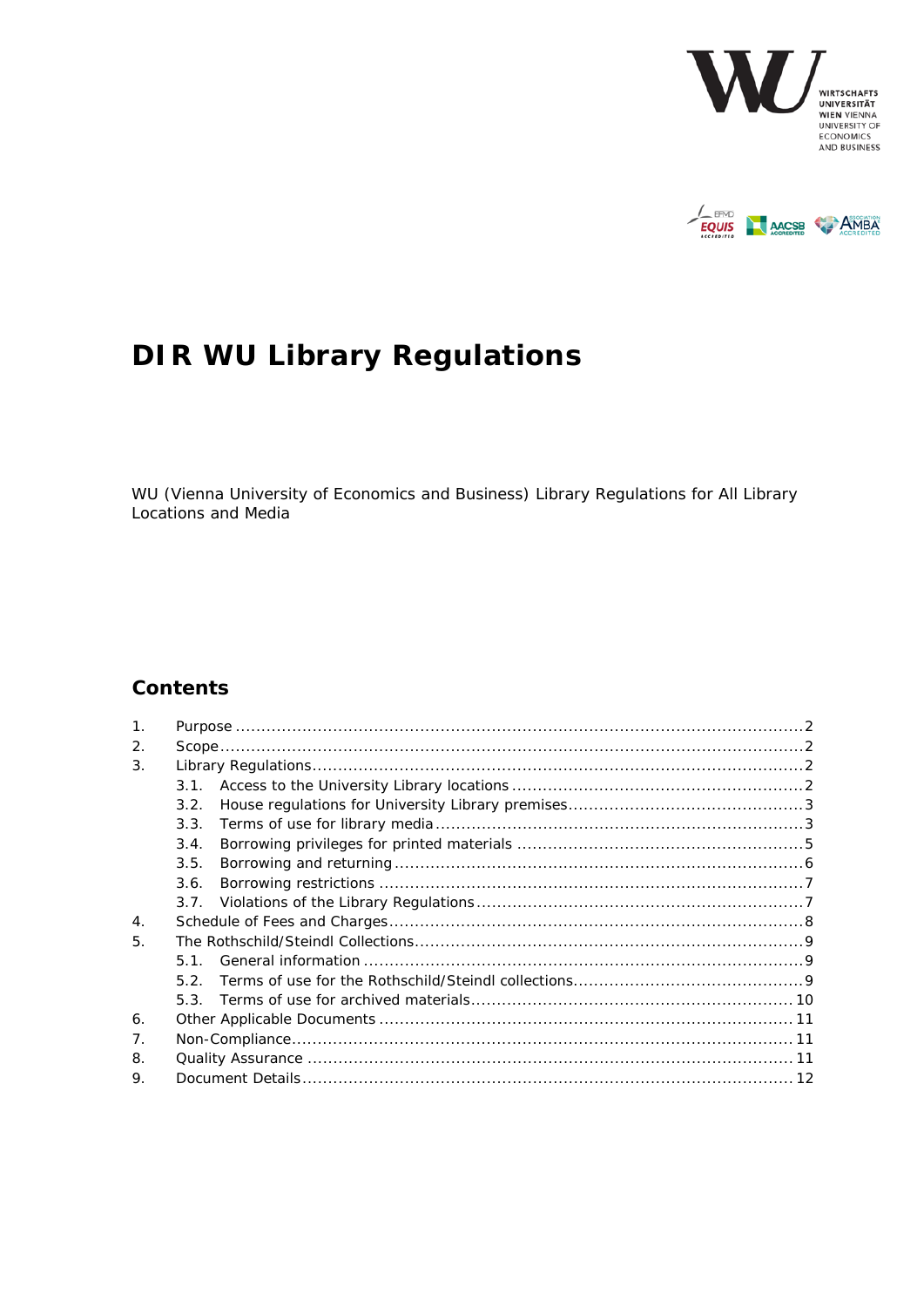### **1. Purpose**

The WU Library Regulations specify the terms of use for all WU library locations and library media for all the different groups of library patrons.

### **2. Scope**

The locations of the WU University Library can be used by any person aged 14 or above, following a prior registration process. The primary target groups of the University Library are WU students, faculty, and staff. These Library Regulations apply to all library users at all library locations.

## **3. Library Regulations**

The Library Regulations specify which persons have access to the WU University Library locations, how they can obtain access, and which rules of conduct apply. A further section regulates the use of library media, the terms and conditions for loans, overdue reminders and fines, inter-library loans, and document delivery services. The Library Regulations also include the Schedule of Fees and Charges, the terms of use for the Rothschild/Steindl special collection, and the consequences of violations of the Library Regulations.

#### **3.1. Access to the University Library locations**

- 3.1.1. Access to the premises of the WU University Library requires a valid authorization in the form of a key card. When starting their employment, WU employees receive a WU key card that also gives them 24/7 access to all library locations. Students can use their student ID cards to access the library locations during regular opening hours. All other persons authorized to access the University Library receive a library card when completing their registration.
- 3.1.2. Access media for the University Library locations can only be issued to persons aged 14 or above.
- 3.1.3. The Schedule of Fees and Charges under item 4 specifies the varying fees that different groups of library users have to pay for certain library services, and it also specifies which persons are exempt from library fees.
- 3.1.4. The current opening and service hours of all University Library locations are published in the opening hours schedule on the University Library website.
- 3.1.5. The University Library may be temporarily closed, wholly or in part, to perform necessary organizational tasks, construction work, or other measures required for operational reasons.
- 3.1.6. Individual zones of the library premises can be closed for limited periods due to events being held at the University Library.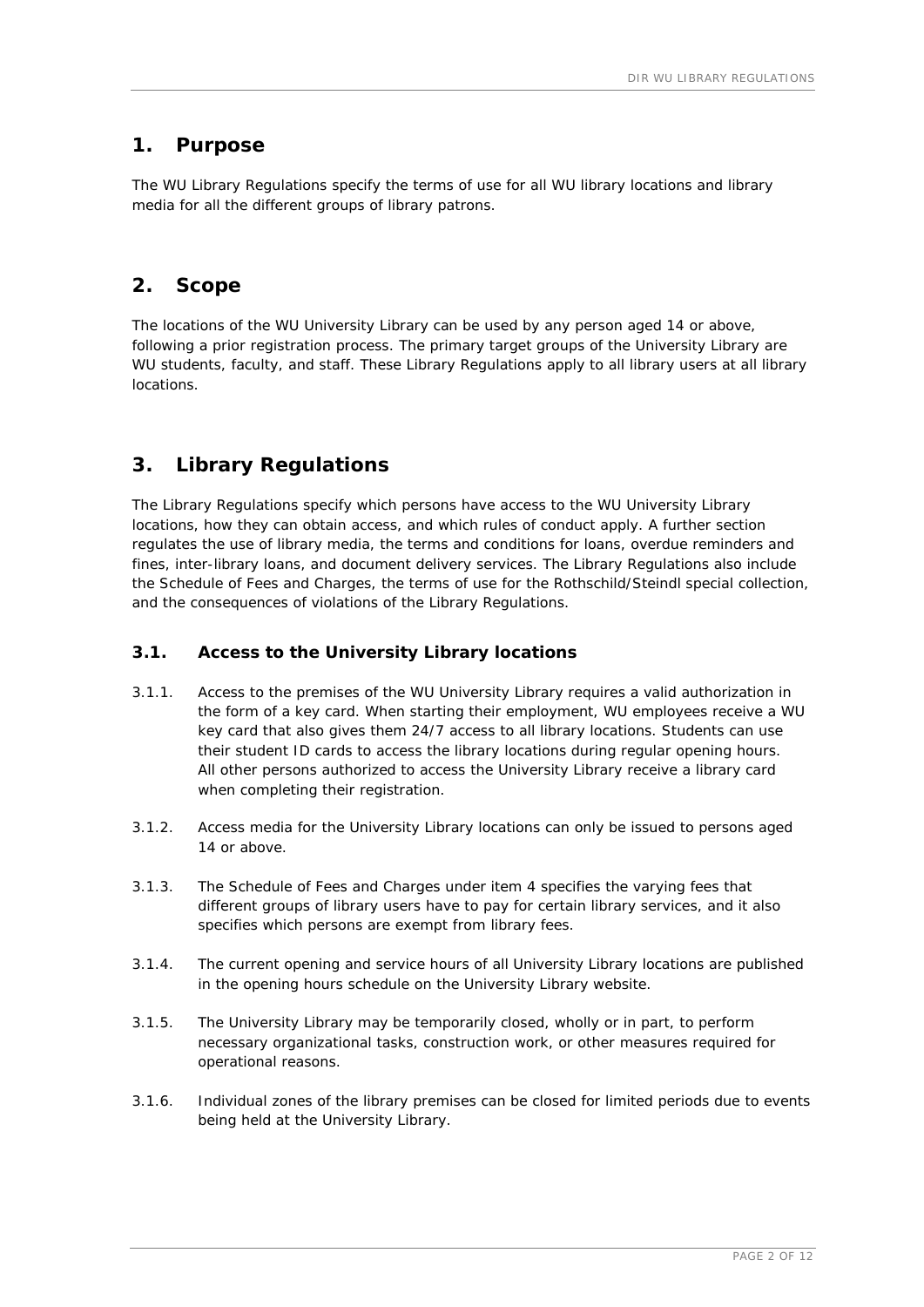#### **3.2. House regulations for University Library premises**

- 3.2.1. Whoever enters the University Library premises or uses library services is subject to the WU Library Regulations, as amended, and the additional regulations that apply as well, as specified in item 6 below.
- 3.2.2. Any form of disruptive behavior is prohibited on library premises.
- 3.2.3. Smoking and eating are prohibited in the user area of the WU University Library, and any beverages brought into the library must be in resealable containers. Beverage containers must remain sealed at all times during transport and storage.
- 3.2.4. The use of cell phones and voice calls made with other telecommunication systems (e.g. Skype, WhatsApp, etc.) is allowed only in designated phone rooms.
- 3.2.5. It is prohibited to bring outerwear (coats, jackets) and any objects that could be used to facilitate theft (e.g. backpacks, laptop bags, large handbags, etc.) into the user area of the library.
- 3.2.6. For users of the cloakroom, the WU Cloakroom and Locker Terms of Use apply (online version currently available in German only). The Cloakroom and Locker Terms of Use are published online.
- 3.2.7. It is forbidden to bring objects into the library which could endanger people or objects or interfere with library operations. Animals (with the exception of guide dogs and assistance dogs) are prohibited in the library.
- 3.2.8. WU Library computers and other IT equipment (e.g. scanners, servers, networks, etc.) are provided for academic research and work only.
- 3.2.9. For users of project rooms and carrels, the relevant terms for booking and using these rooms apply, as published on the internet at www.wu.ac.at/en/students/toolsservices/project-room-carrel-booking. Contrary to those terms, it is not allowed to bring food into the project rooms located in the libraries.
- 3.2.10. To maintain the security of the library collections, all information media are to be presented to library staff upon demand before leaving the WU University Library. Library staff is also authorized to open and inspect any bags and other containers in which information media could be concealed. Library staff is also authorized to require users to identify themselves and to present an ID.
- 3.2.11. Aside from personal injury, WU is liable only for damages resulting from intent or gross negligence of WU personnel or authorized agents thereof. WU does not assume any liability for valuables or money lost or stolen in the University Library. WU excludes any liability for indirect damages or loss of profit.

#### **3.3. Terms of use for library media**

- 3.3.1. Library property and information media are to be handled with the greatest care. Loss or damage of library property and information media must be compensated pursuant to the applicable legal regulations.
- 3.3.2. All of WU's literature collections are regarded as part of the WU University Library.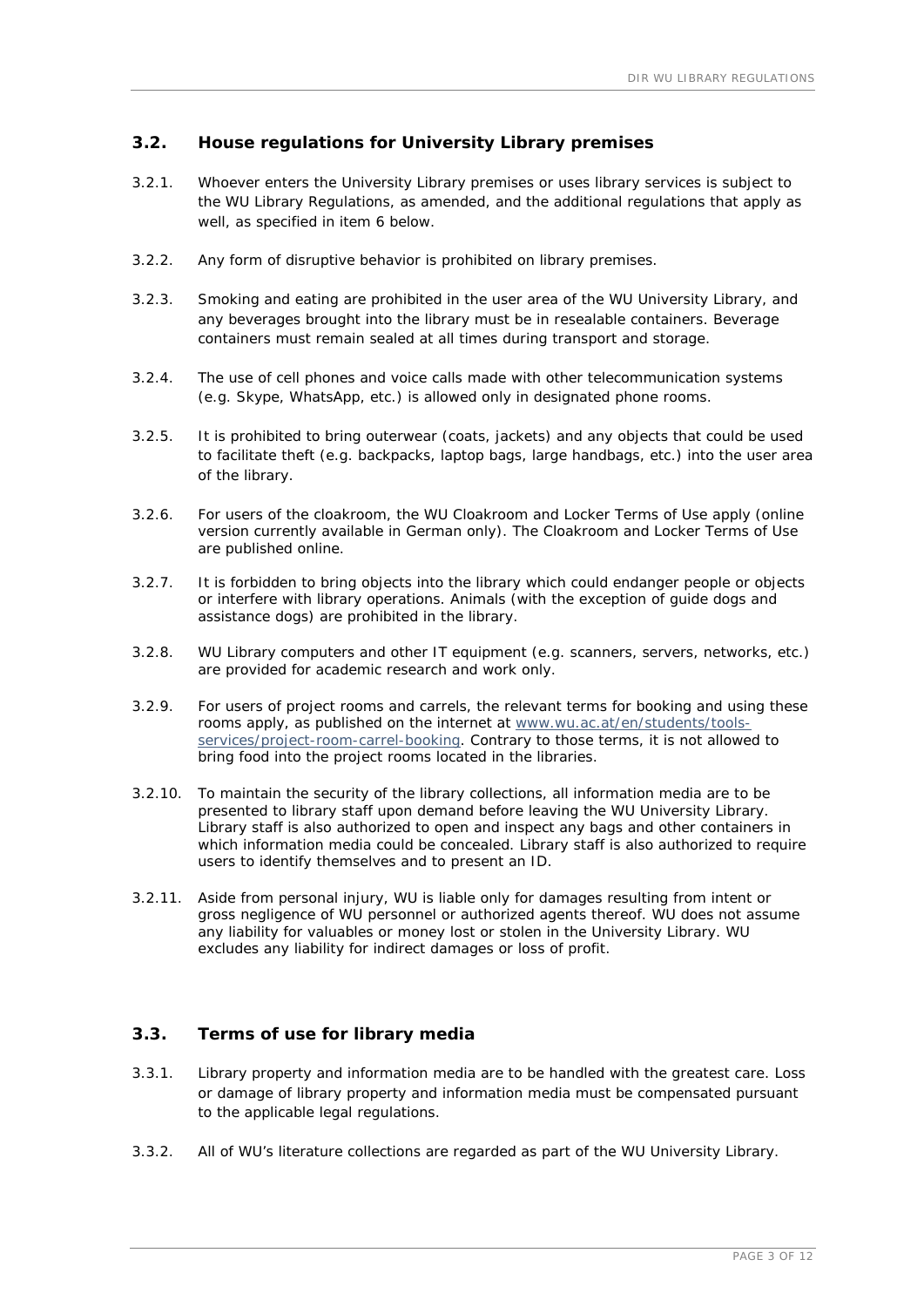- 3.3.3. Library users are not allowed to reserve seats or PC work stations by placing items on the seats or workplaces while they are away. Similarly, library users are not permitted to reserve places for other people. The WU University Library reserves the right to take appropriate steps to keep library users from saving seats by placing items on them.
- 3.3.4. Users are obligated to leave library equipment in such a condition that proper use is ensured for the next user. If a user encounters a PC where a previous user is still logged in or an application is still running, the new user must close the application immediately and log in with his or her own login data.
- 3.3.5. Access to certain information media can be blocked or restricted if this is required for legal, conservation, or security reasons.
- 3.3.6. The WU University Library does not assume any liability for the functioning of the IT equipment and infrastructure. WU also excludes any liability for hardware or software malfunctions and loss of or damage to any data or storage media that library users may bring to the University Library.
- 3.3.7. Use of electronic resources:
	- Electronic resources are provided exclusively for studying, research, and teaching purposes. Any use of the resources for third parties, any commercial use, systematic downloads, and the republication of contents are prohibited.
	- When using electronic resources and software programs provided by the WU University Library, users are obligated to observe all relevant legal regulations, in particular copyright laws, licensing agreements, data protection law, and restrictions of use. Any costs and damages resulting from claims made against WU because of infringements of the rights of third parties caused by a library user shall be borne by the user. Library users must indemnify and hold the WU University Library harmless from any claims in such cases.
	- Any passwords disclosed in connection with searches in electronic resources are to be treated confidentially and not passed on to third parties.
	- **In individual cases, the use of online services can be restricted to devices located in** the library due to licensing agreements.
- 3.3.8. Inter-library loans and document delivery:
	- Information media that are not available at WU can be obtained via national and international inter-library lending or via document delivery service.
	- Depending on the requirements imposed by the lending library, materials obtained via inter-library lending can be used on library premises or borrowed after presentation of a valid library card or providing the required documents.
	- A fee will be charged for expenses incurred by the WU University Library as a result of obtaining media via inter-library lending. The amount of this fee is specified in item 4.5 of the Schedule of Fees and Charges below. Any additional costs charged to the WU University Library by suppliers of the media thus obtained will be charged to the library user.
	- If items obtained via inter-library lending are not returned by the specified due date, overdue procedures will be initiated pursuant to items 3.5.5 ff of the WU Library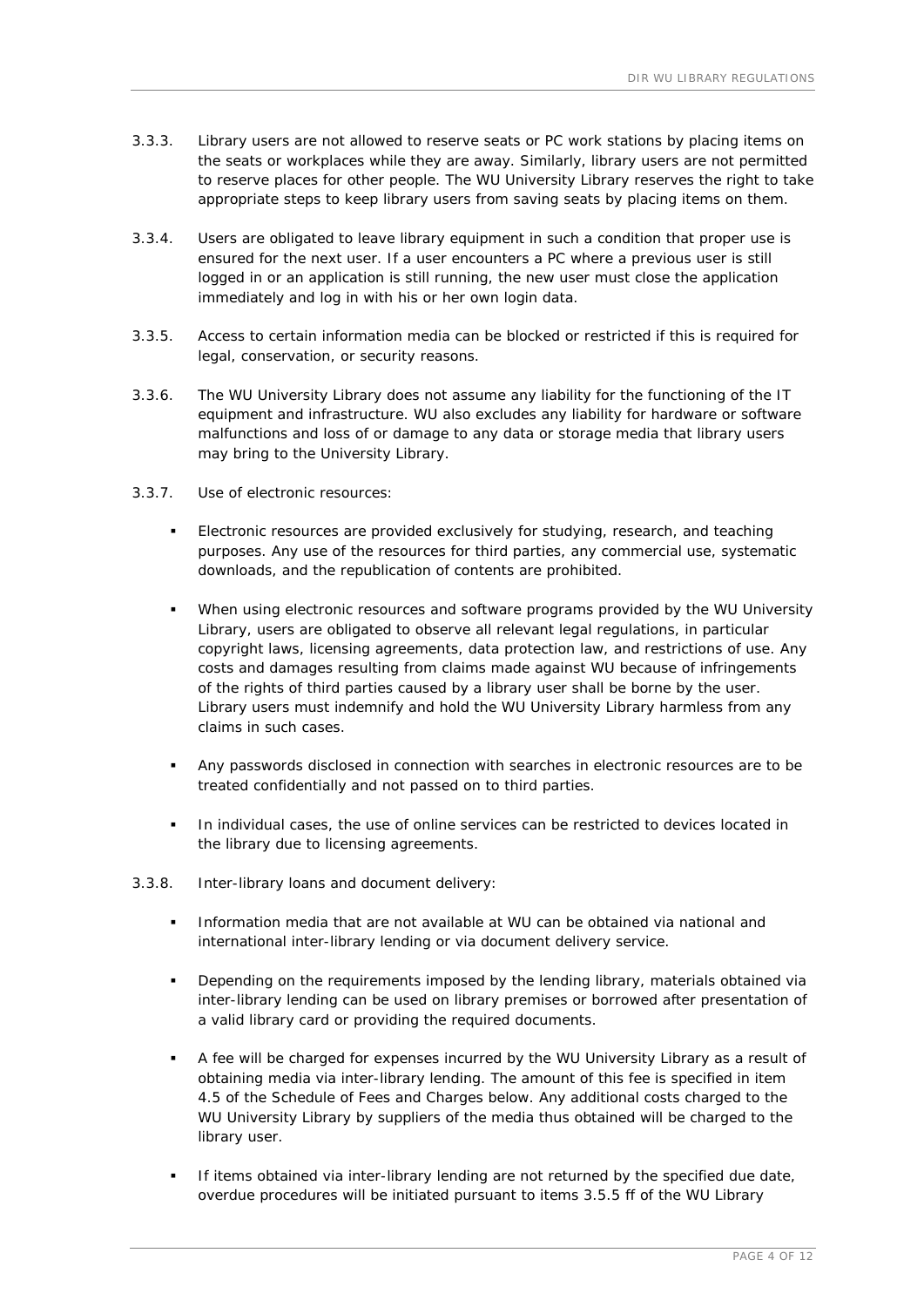Regulations.

- In the interest of reciprocity, the WU University Library collection is also subject to national and international inter-library lending.
- Fees and costs incurred are charged to the borrowing library, taking the principle of reciprocity into consideration.
- National and international inter-library lending activities are carried out based on agreements made with the IFLA (International Federation of Library Associations) and the recommendations by the Association of Austrian Librarians (VÖB, *Vereinigung Österreichischer Bibliothekarinnen und Bibliothekare*) on how to handle inter-library lending and document delivery in Austria.

#### **3.4. Borrowing privileges for printed materials**

- 3.4.1. Only natural persons are entitled to borrow library media.
- 3.4.2. The following groups of persons are entitled to borrow library media: WU faculty, staff, and students according to § 94 of the Universities Act 2002 (*Universitätsgesetz*, UG) and all persons over 14 years of age who have been issued a library card and granted borrowing privileges for library media.
- 3.4.3. To be able to borrow library media, library users have to present an ID with active borrowing privileges. Upon request, WU employees are issued a library card once they have proven that they have an active employment at WU. In the case of WU students, the WU student ID card includes borrowing privileges. All other persons can obtain borrowing privileges in the form of a library card, which also serves as a key card for accessing the library.
- 3.4.4. Borrowing privileges can only be granted to people who provide the required personal data to the WU University Library. With their signature, these persons accept and acknowledge the WU Library Regulations and the WU University Library Privacy Policy.
- 3.4.5. To obtain borrowing privileges, natural persons over the age of 14 who have their main place of residence in Austria must present an official photo ID and their official residence registration document (or another official document that confirms their main place of residence, e.g. vehicle registration document) when they pick up their library card.
- 3.4.6. Additionally, persons under the age of 18 also have to present a declaration of liability from a parent or guardian. Persons without full legal capacity also have to present an additional declaration of liability.
- 3.4.7. Persons over the age of 18 without a place of residence in Austria must pay a security deposit in the amount specified in item 4.3 of the Schedule of Fees and Charges below. This deposit will not be refunded until library users have returned all borrowed library media and submitted a written application for refund of the deposit to the WU University Library. The application does not have to meet any specific form requirements. If library users do not submit an application for refund of their deposit within a year after the expiration of their library card, the security deposit is forfeited.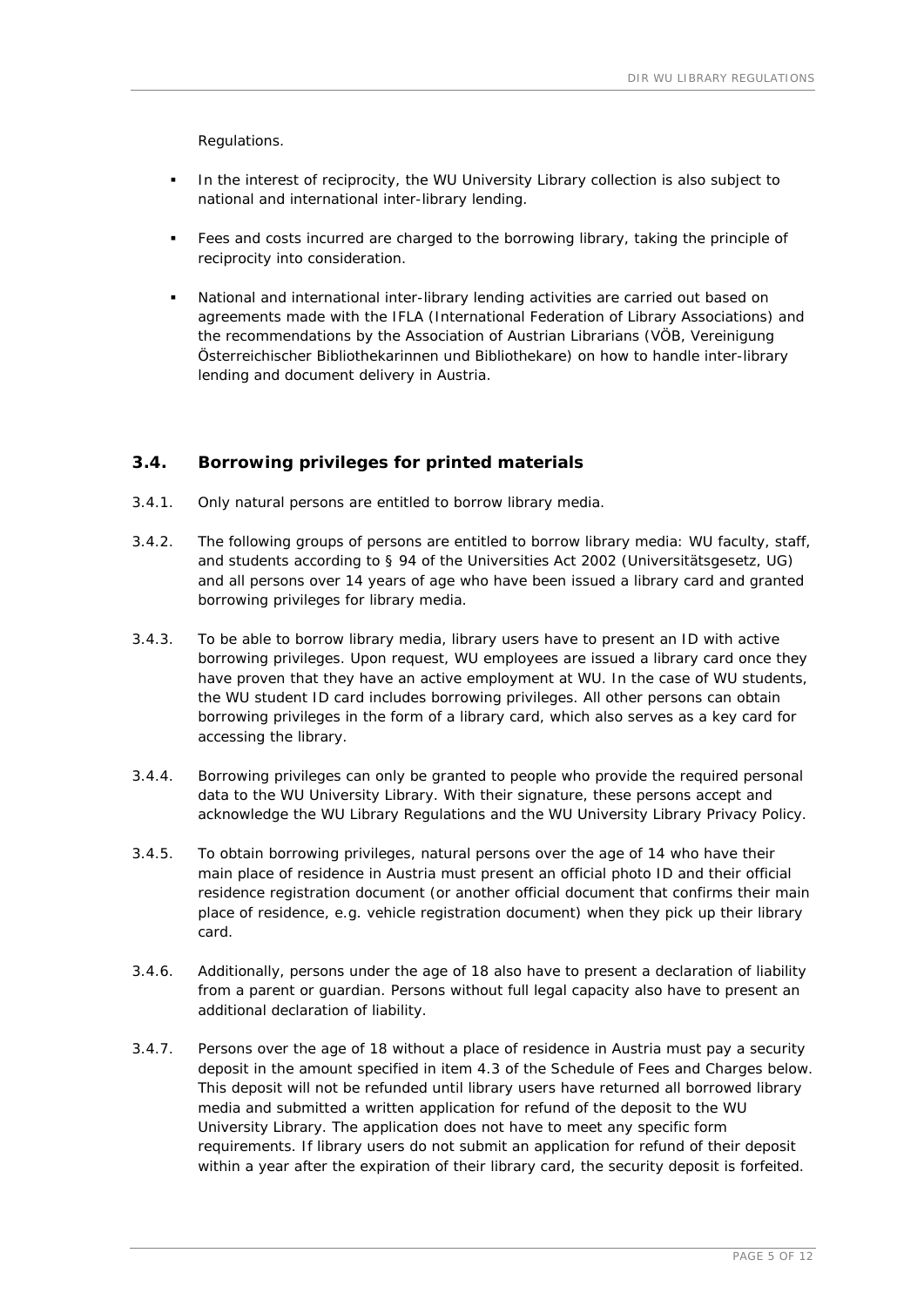- 3.4.8. Changes in name, address, or the conditions upon which the user's borrowing privileges are based must be reported to the WU University Library without delay.
- 3.4.9. The loss of a library card must be reported to the WU University Library without delay. The WU University Library assumes no liability for the consequences of unauthorized use of a library card.
- 3.4.10. It is prohibited to pass borrowed materials on to third parties. The WU University Library assumes no liability for damages resulting from the use of the media provided. This applies particularly to data storage media and the contents thereof.

#### **3.5. Borrowing and returning**

- 3.5.1. Users borrow materials on a self-service basis, using the self-service checkout machines.
- 3.5.2. Books ready for pick-up will be deposited under the user's name on the hold shelves, from where users can take them to the self-service checkout.
- 3.5.3. The maximum amount of library items that can be borrowed simultaneously and the applicable loan periods are specified in the borrowing conditions on the WU University Library website.
- 3.5.4. Borrowed materials are to be returned by the due date upon the borrower's own initiative. No prior reminders are sent.
- 3.5.5. If materials are not returned by the due date, a reminder notice will be sent with a reference to the expired loan period. Two more reminder notices will then be sent if the materials are still not returned, each after a successive period of seven days. The first and second reminder notices are sent by email, if an email address for the card holder is available, otherwise by mail. The third reminder is sent via registered mail.
- 3.5.6. If materials are not returned after the third reminder notice, court proceedings will be initiated for the recovery of the materials.
- 3.5.7. For WU employees, overdue procedures are handled through the channels of WU's disciplinary hierarchy.
- 3.5.8. For as long as a user has not complied with demands for the return of materials or has not paid the fees and/or fines owed, he/she cannot borrow or renew further materials.
- 3.5.9. A fine must be paid for materials returned after the due date. The amount of these fines is specified in the Schedule of Fees and Charges in section 4 below.
- 3.5.10. Repeated failure to return materials after receipt of the third reminder notice may result in the temporary or permanent (in the event of repeat offences) revocation of the user's borrowing privileges.
- 3.5.11. Special rules apply in the event that WU employees encounter problems with the lending system outside of library service hours, which may make it impossible to properly check out specific library items as specified in item 3.5.1. Library users who experience such problems are obligated to notify the WU University Library of any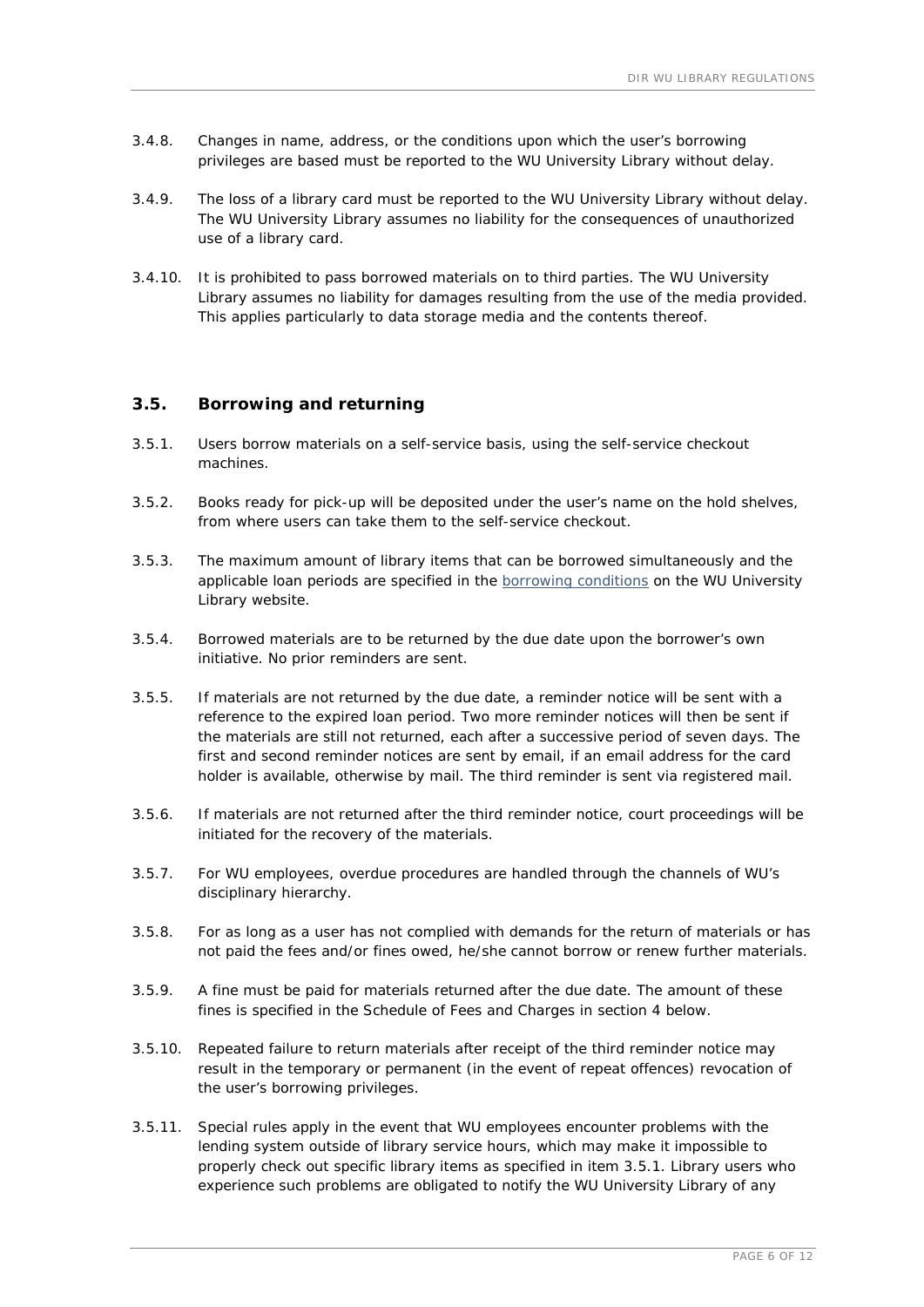items they take with them that have not been successfully checked out, either by phone, email (entlehnung@wu.ac.at), or by leaving a written message at the front office counter. If the University Library does not receive a notification within 2 days, it will suspect illegal appropriation of the item in question and have the Safety and Security Management team analyze the relevant surveillance video recordings and/or library access control records to investigate the case.

#### **3.6. Borrowing restrictions**

The following types of library media are not available for borrowing or may only be borrowed subject to certain restrictions:

- Library information media that are difficult to replace, worthy of particular protection, or particularly valuable
- Materials reserved for reading room use only (reference collection) because they are needed in the library at all times
- Printed journals
- Works from the WU textbook collection, which can only be borrowed by WU students
- Other media requiring special care and handling (e.g. loose-leaf editions, periodicals, special formats)
- **Embargoed academic theses until expiration of the embargo**

#### **3.7. Violations of the Library Regulations**

- 3.7.1. The library director may restrict or temporarily revoke the library privileges of persons who, in spite of warnings, repeatedly violate the WU Library Regulations or whose continued use of the library appears intolerable after one sufficiently serious violation. If no other remedy can be found, library privileges can be permanently revoked, irrespective of any further consequences under civil or criminal law.
- 3.7.2. Appeals against the restriction, refusal, or revocation of library privileges are decided by the member of the Rector's Council responsible for the WU University Library after a hearing with the library director.
- 3.7.3. If library privileges are revoked or restricted, the library user is not entitled to a refund of any fees already paid.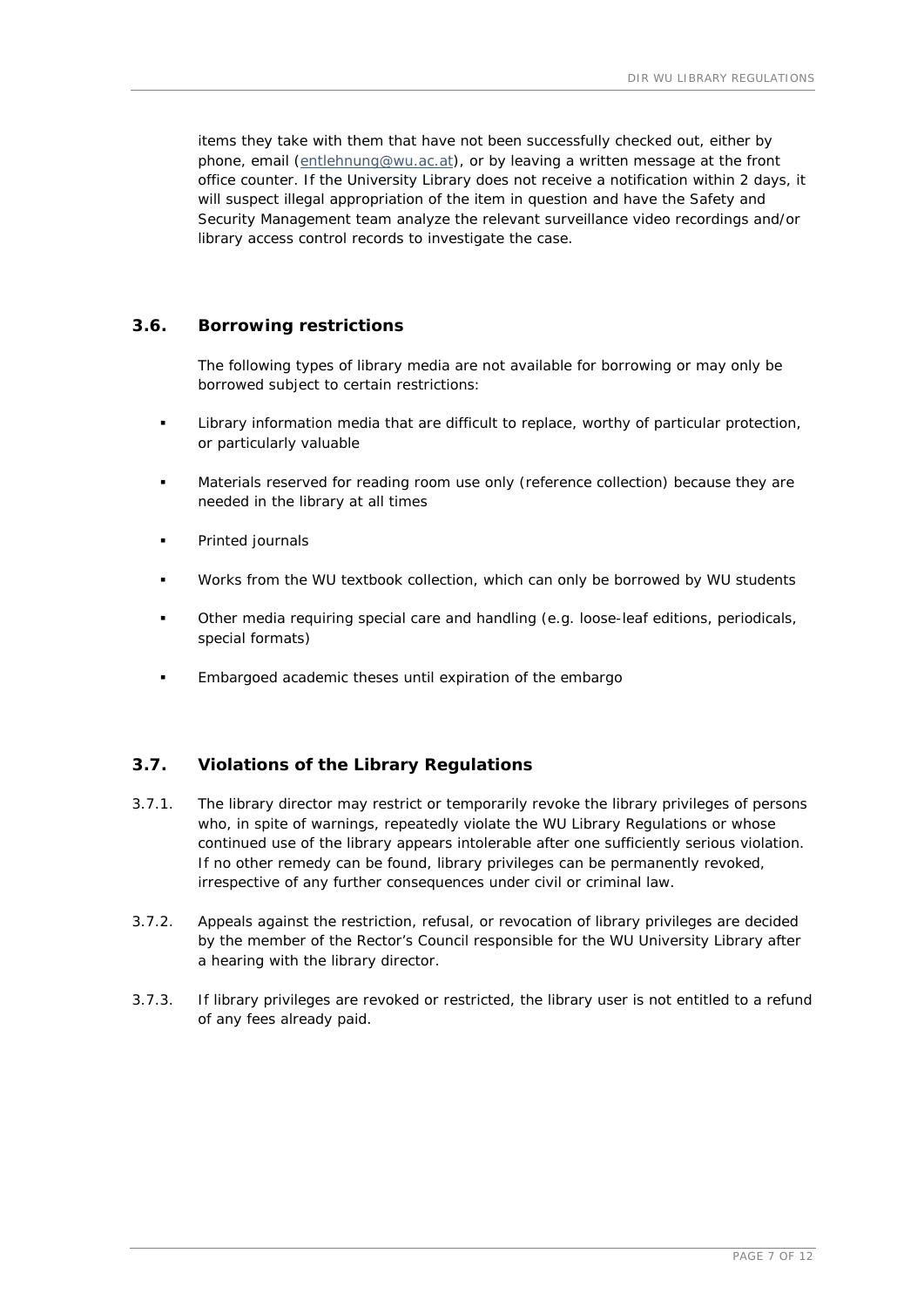### **4. Schedule of Fees and Charges**

- 4.1. Library cards can be issued free of charge to all WU students, faculty, and staff, and to students of upper secondary and vocational secondary schools. A one-time registration fee of € 10 applies for students, faculty, and staff of other Austrian public or private universities and universities of applied sciences. All other library users can obtain a library card for an annual fee of  $\epsilon$  15. Alternatively, a temporary card (valid for six months) can be issued for  $\epsilon$  10. Without exception, all fees are payable at the time the library card is issued or renewed.
- 4.2. Replacement/duplicate library cards are subject to a fee of  $\epsilon$  5. One-day replacement library cards are available for a fee of  $\epsilon$  3 to holders of a valid library access card who wish to use the library but do not have their library card with them.
- 4.3. Persons who fall under item 3.4.7 of the WU Library Regulations are required to pay a security deposit of € 220 before a library card can be issued. This deposit will be refunded pursuant to the conditions specified in item 3.4.7.
- 4.4. Pursuant to item 3.5.9 of the WU Library Regulations, fees will be charged for borrowed materials returned after the due date. These fines amount to  $\epsilon$  0.40 per overdue item and day. Any costs incurred during collection will be charged to the borrower.
- 4.5. Fees and expenses resulting from inter-library loans pursuant to item 3.3.7 of the WU Library Regulations must be borne by the borrower. Standard costs per medium: • From Austria: € 2
	- From outside Austria: € 10

Any additional expenses charged by the lending library (e.g. copyright fees) will be charged to the borrower.

- 4.6. Expenses for procuring specific library media (e.g. through document delivery services) will be charged to the respective library user in full.
- 4.7. If the WU University Library provides any special, additional services for specific projects, it may pass on the expenses incurred.
- 4.8. Replacement costs of lost or damaged books are as follows: a) If the book is still in print and available for purchase: The card holder has to purchase a replacement copy of the book and hand it in to the WU University Library. No further charges will apply. b) If the book is out of print or otherwise unavailable, a replacement fee of  $\epsilon$  30 applies (in particular to cover copying and binding costs).
- 4.9. Replacement costs for a lost carrel access card and/or carrel locker key are  $\epsilon$  40 per lost item.
- 4.10. All fees must be settled by cashless payment at the payment machine in the LC building.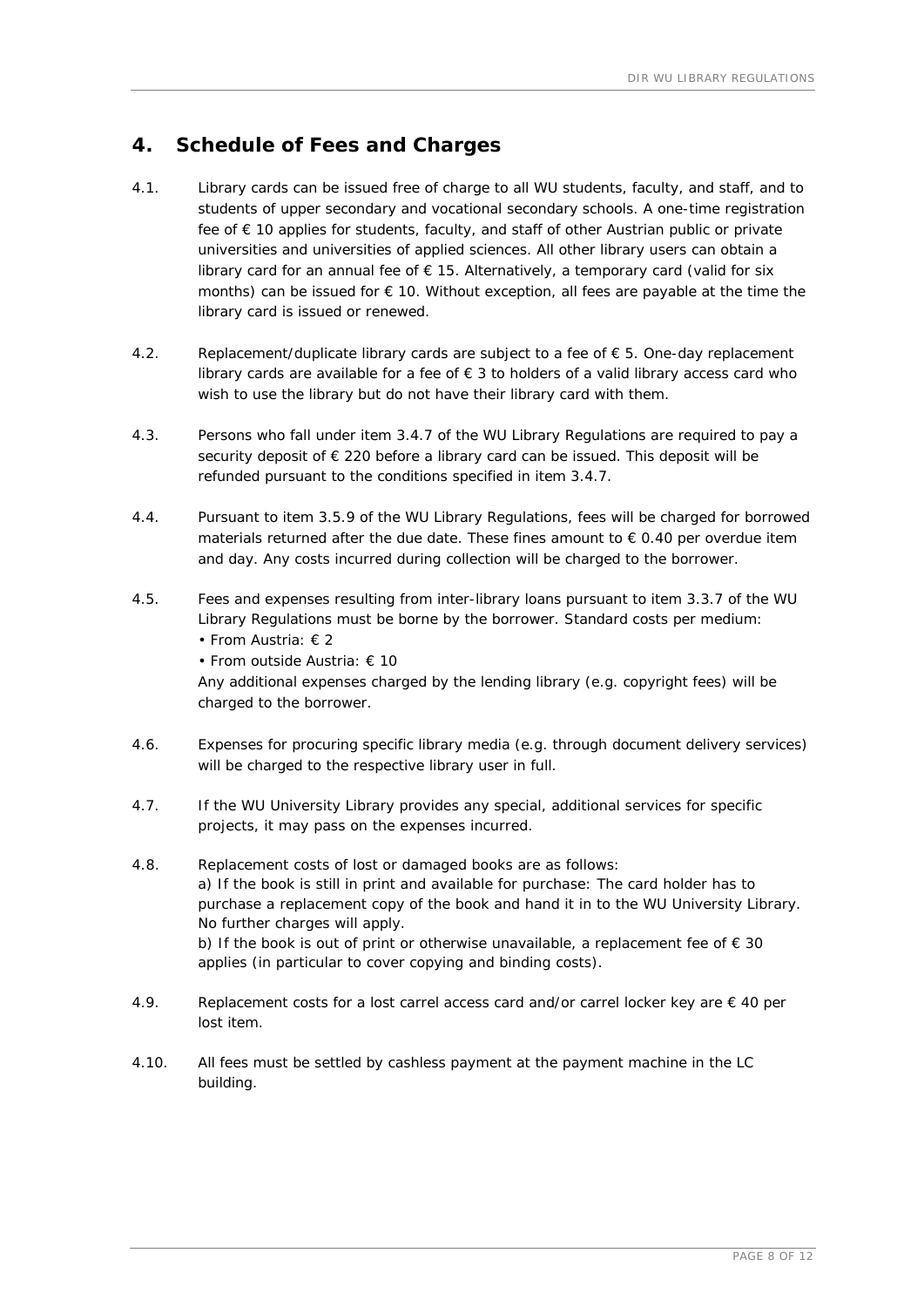# **5. The Rothschild/Steindl Collections**

#### **5.1. General information**

 These special collections were created to store materials from the estates of Kurt W. Rothschild and Josef Steindl that were entrusted to the WU University Library and make them available to the interested public. Each of the two special collections consists of two parts: first, the libraries from the estates of the two economists that are kept in a special room in the Central Library (see item 5.2), and second, archived materials from the estates (manuscripts, correspondence, biographical documents, etc.) that are made available in digital form (see item 5.3).

5.1.1. As a rule, the special collections can be used during the library front desk opening hours. Information about the current opening hours is available on the WU University Library website.

#### **5.2. Terms of use for the Rothschild/Steindl collections**

5.2.1. The Rothschild/Steindl collections can be used by all registered WU University Library users.

Library users who would like to use the Rothschild/Steindl collections have to request access to the collections in advance. WU employees can use the ROOMS room booking tool to request access to the collections (room no. LC.6.203). WU students and registered WU University Library users who do not have access to ROOMS have to send an email to bibliothek@wu.ac.at. If the request for access to the special collections at the indicated date and time is approved, applicants receive a booking confirmation from the WU University Library.

5.2.2. The library user has to present the booking confirmation at the library front desk and acknowledge these terms of use in writing. After that, he or she receives the key card for the room and the keys for the display cabinets. From this time on, the user is held responsible for keeping the special collections secure and in orderly condition.

In the event of loss of the key card, the regulations of the Schedule of Fees and Charges apply.

The materials of the special collections must be treated with utmost care. To maintain the shelving order, users must not return the items to the shelves by themselves. Instead, used materials have to be placed on the designated returns shelf.

When they have finished using the special collections and whenever they leave the room (even for short periods of time), users must lock the room. After finishing their work, users must return the key card and the display cabinet keys to the library front desk.

As a general a rule, works from the special collections may only be used in room LC.6.203. For copying purposes, however, particularly for scanning works on the library premises, items may also be taken out of this room for short periods of time. Members of WU's academic staff may also borrow up to 3 items for up to 2 weeks.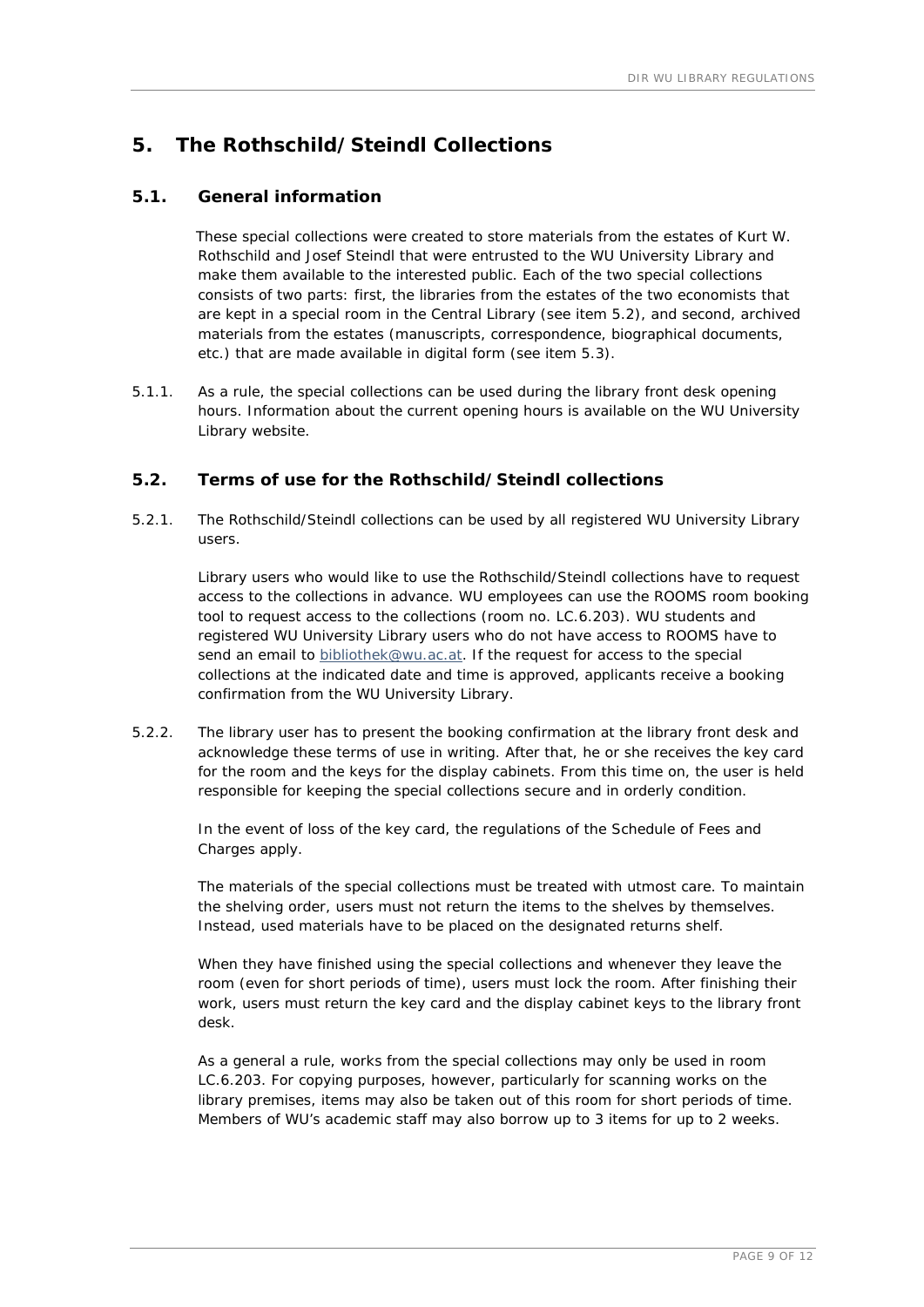#### **5.3. Terms of use for archived materials**

- 5.3.1. The archived materials from the Rothschild/Steindl estates have been digitized. For legal reasons, however, only some of these materials are available free of charge and without prior registration. To gain access to the restricted archived materials, library users first have to obtain a special authorization from the WU University Library. To apply for such an authorization, users must send an email to bibliothek@wu.ac.at, informing the WU University Library in advance of the purpose for which they would like to use the materials, the starting date of their work, and the expected duration of their work. If the request is approved, the WU University Library will send the applicant an authorization that indicates the confirmed starting date. Before users can access the restricted materials, they must present the authorization and an official photo ID at the library front desk, and they also have to acknowledge the terms of use for the Rothschild/Steindl collections (item 5 of these Library Regulations) in writing.
- 5.3.2. As a rule, the materials can only be accessed digitally. For reasons of preservation, it is not possible for library users to access the hard copy originals.
- 5.3.3. The restricted materials can be accessed at specially designated single-user computers in the WU University Library. For legal reasons, users are not allowed to make any digital copies of these materials (e.g. by taking photos of the computer screen with cameras, smartphones, etc.).
- 5.3.4. The authorization to access the non-public archived materials from the Rothschild/Steindl estates does not include an authorization to publish any of these materials. Any publication (in full or in part) requires prior approval by the WU University Library. If the WU University Library gives its permission to publish certain materials, no rights of use for the materials in question are granted. Any existing rights to the materials from the Rothschild/Steindl estates remain unaffected by permissions to publish certain materials. If a permission is granted to publish certain materials, WU bears no responsibility whatsoever for the legality of the publication. It is the sole responsibility of the library user to ensure that any third-party rights relevant to the publication in question are respected, in particular any copyrights and personality rights that may apply. In the event of publication of archived materials, it is also the sole responsibility of the user to ensure that any personality rights (including personality rights that protect a person's image and personal letters) are respected, that all personal data protection regulations covering all data subjects concerned (in particular, authors, close relatives, and people who are mentioned in or can be identified from the archived materials) are adhered to, and that all other legitimate interests of any other third parties are respected. The liability of library users is personal and unlimited, pursuant to the applicable legal regulations.
- 5.3.5. For any use of archived materials, the source reference "WU University Library" must be included at least once in full (unabbreviated). In academic publications, this source reference must be given together with the shelf mark of the work in question. For any works that use archived materials, any revised subsequent editions of such works, and any other subsequent uses of archived materials, users are required to submit a reference copy to the WU University Library free of charge and on their own initiative. This also applies to unpublished academic works. For electronic publications, a reference copy on a suitable medium must be submitted to the archives.
- 5.3.6. By authorizing users to copy, photocopy, photograph, or publish certain materials, WU does not forfeit its own rights to use these materials for any purpose or authorize third parties to use them.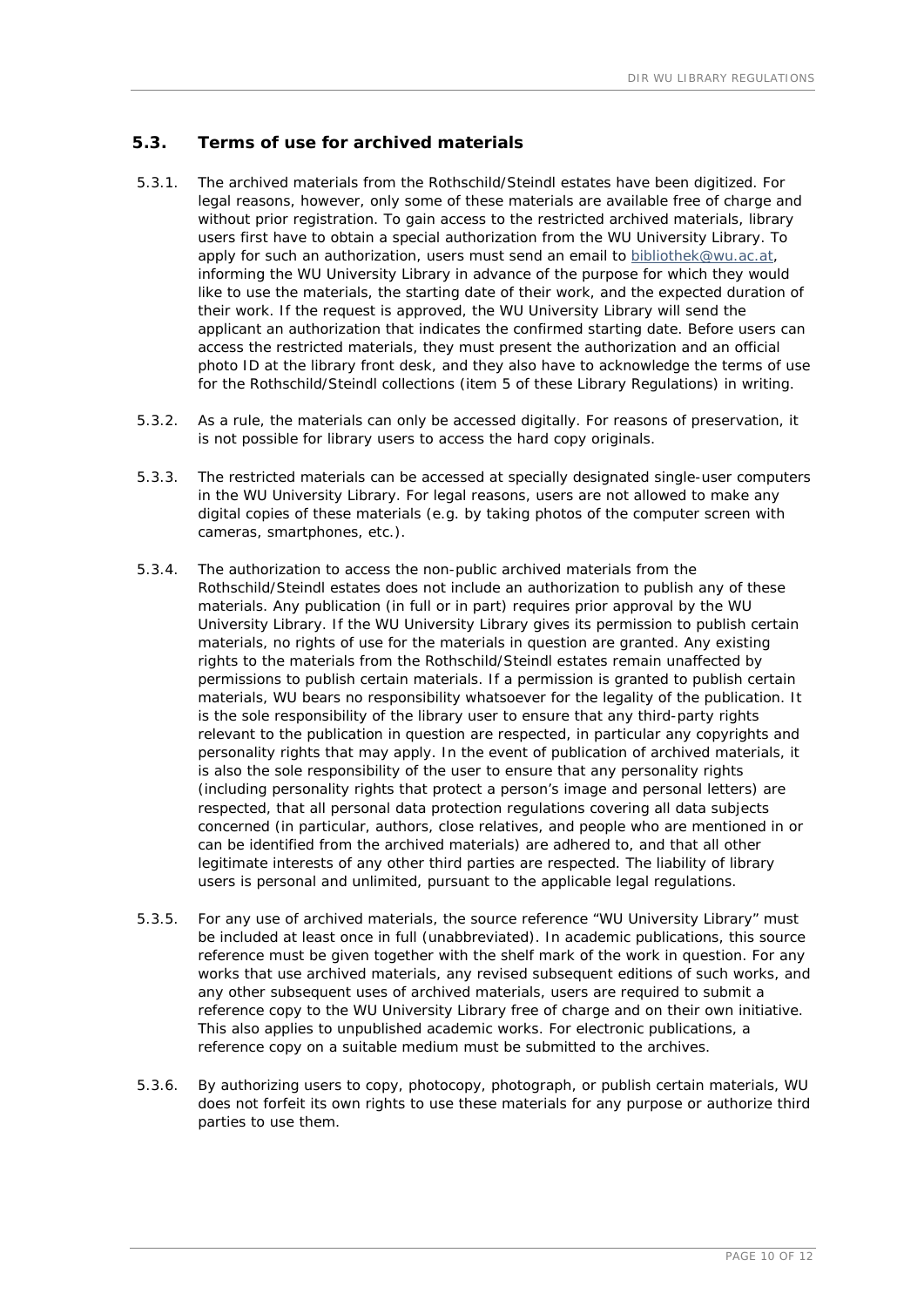### **6. Other Applicable Documents**

- **WU House Regulations**
- WU Cloakroom and Locker Terms of Use (*Garderoben- und Spindordnung*)
- **Terms and conditions for booking and using project rooms and carrels**

## **7. Non-Compliance**

In the event of non-compliance with the WU Library Regulations, the right to use the library can be restricted for offending users, and their library privileges and access to the library may be revoked based on item 3.7. Users who fail to return borrowed item by the applicable due date will be required to pay overdue fines as specified in the Schedule of Fees and Charges (item 4).

### **8. Quality Assurance**

The WU Library Regulations are subject to continuous evaluation and amendments.